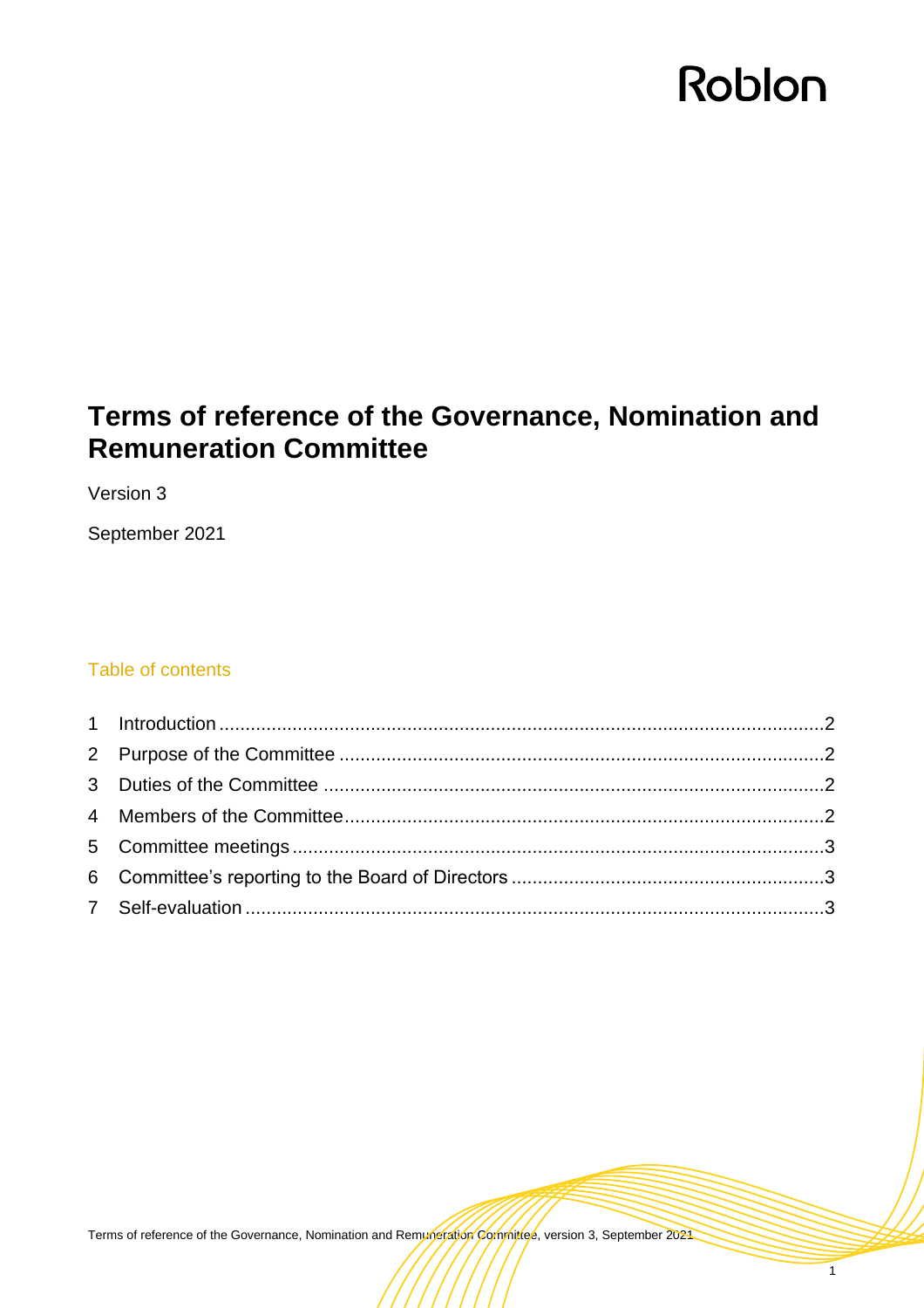# Roblon

### **1 Introduction**

These terms of reference describe the composition and purpose of the Governance, Nomination and Remuneration Committee of Roblon A/S.

# **2 Purpose of the Committee**

The Committee's tasks are to present recommendations to the Board of Directors on the basis of prepared data and otherwise assist the Board within tasks in the area of governance as well as nomination and remuneration.

## **3 Duties of the Committee**

#### **Governance**

- Editing the report on corporate governance on a regular basis
- Informing the Board of changes and developments within the Committee's area of responsibility
- Processing topics dictated by the Board within the Committee's area of responsibility

#### **Nomination**

- Drafting profiles of any missing competencies necessary to execute the Group's strategy
- Regularly evaluating the structure, size, composition and performance of the general management team and reporting on any adjustments required and proposing a plan for their execution
- Performing annual (internal) evaluations of the Board of Directors and the Executive Management and reporting its findings to the Board of Directors
- Initiating external consultant evaluations of the Board of Directors every three years, next in August 2022
- Proposing future composition of the Board's competency profiles based on the evaluations performed
- In connection with recruitment of new candidates to the Board of Directors and the Management Board, ensuring that this is based on a systematic approach and supported by an external professional consultant

#### **Remuneration**

- Preparing and recommending a remuneration policy for the Board of Directors and the Executive Management for approval at the annual general meeting
- Preparing proposals for the Board of Directors for the remuneration of members of the Board of Directors and the Executive Management for approval at the annual general meeting
- Editing the remuneration policy on a regular basis to ensure that it supports the Company's strategy
- Assisting in preparing the remuneration report to be presented for approval at the general meeting

## **4 Members of the Committee**

The Committee has at least two board members, one of whom is appointed committee chairman. Each member is appointed by the Board of Directors for a term of one year immediately after the general meeting. If a committee member resigns from the Board of Directors, he or she must also resign from the Committee.

The Governance, Nomination and Remuneration Committee currently has two members:

- Ole Lønsmann Andersen (chairman), dependent;
- Jørgen Kjær Jacobsen, independent

In accordance with the remuneration report, the members receive remuneration for their committee duties, to be approved at the annual general meeting.